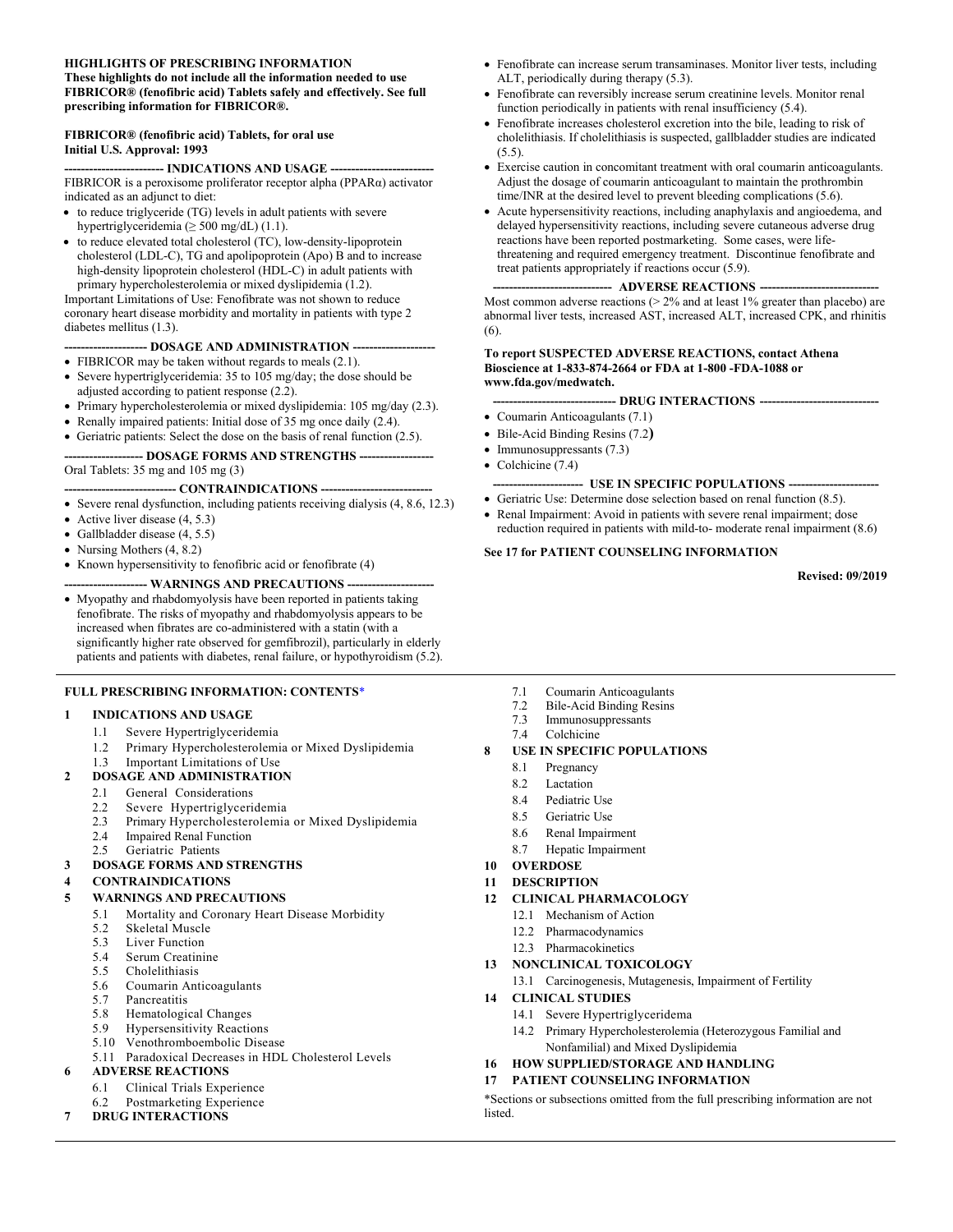#### <span id="page-1-0"></span>**FULL PRESCRIBING INFORMATION**

## **1 INDICATIONS AND USAGE**

### **1.1 Severe Hypertriglyceridemia**

FIBRICOR is indicated as adjunctive therapy to diet for treatment of severe hypertriglyceridemia ( $\geq$  500 mg/dL). Improving glycemic control in diabetic patients showing fasting chylomicronemia will usually obviate the need for pharmacologic intervention.

Markedly elevated levels of serum triglycerides  $> 2000$  mg/dL may increase the risk of developing pancreatitis. The effect of fenofibrate therapy on reducing this risk has not been adequately studied.

## **1.2 Primary Hypercholesterolemia or Mixed Dyslipidemia**

FIBRICOR is indicated as adjunctive therapy to diet to reduce elevated low-density lipoprotein cholesterol (LDL-C), total cholesterol (Total-C), triglycerides (TG), and apolipoprotein B (Apo B), and to increase high-density lipoprotein cholesterol (HDL-C) in patients with primary hypercholesterolemia or mixed dyslipidemia.

### **1.3 Important Limitations of Use**

Fenofibrate at a dose equivalent to 105 mg of FIBRICOR was not shown to reduce coronary heart disease morbidity and mortality in patients with type 2 diabetes mellitus [*see Warnings and Precautions (5.1)*].

# **2 DOSAGE AND ADMINISTRATION**

### **2.1 General Considerations**

FIBRICOR can be given without regard to meals. Patients should be advised to swallow FIBRICOR tablets whole. Do not crush, dissolve or chew tablets.

Patients should be placed on an appropriate lipid-lowering diet before receiving FIBRICOR and should continue this diet during treatment with fenofibric acid.

The initial treatment for dyslipidemia is dietary therapy specific for the type of lipoprotein abnormality. Excess body weight and excess alcoholic intake may be important factors in hypertriglyceridemia and should be addressed prior to any drug therapy. Physical exercise can be an important ancillary measure.

Diseases contributory to hyperlipidemia, such as hypothyroidism or diabetes mellitus should be looked for and adequately treated. Estrogen therapy, thiazide diuretics and beta-blockers, are sometimes associated with massive rises in plasma triglycerides, especially in subjects with familial hypertriglyceridemia. In such cases, discontinuation of the specific etiologic agent may obviate the need for specific drug therapy of hypertriglyceridemia.

Periodic determination of serum lipids should be obtained during initial therapy in order to establish the lowest effective dose of FIBRICOR. Therapy should be withdrawn in patients who do not have an adequate response after two months of treatment with the maximum recommended dose of 105 mg per day.

Consideration should be given to reducing the dosage of FIBRICOR if lipid levels fall significantly below the targeted range.

## **2.2 Severe Hypertriglyceridemia**

The initial dose is 35 to 105 mg per day. Dosage should be individualized according to patient response, and should be adjusted if necessary following repeat lipid determinations at 4 to 8 week intervals. The maximum dose is 105 mg once daily.

## **2.3 Primary Hypercholesterolemia or Mixed Dyslipidemia**

The dose of FIBRICOR is 105 mg per day.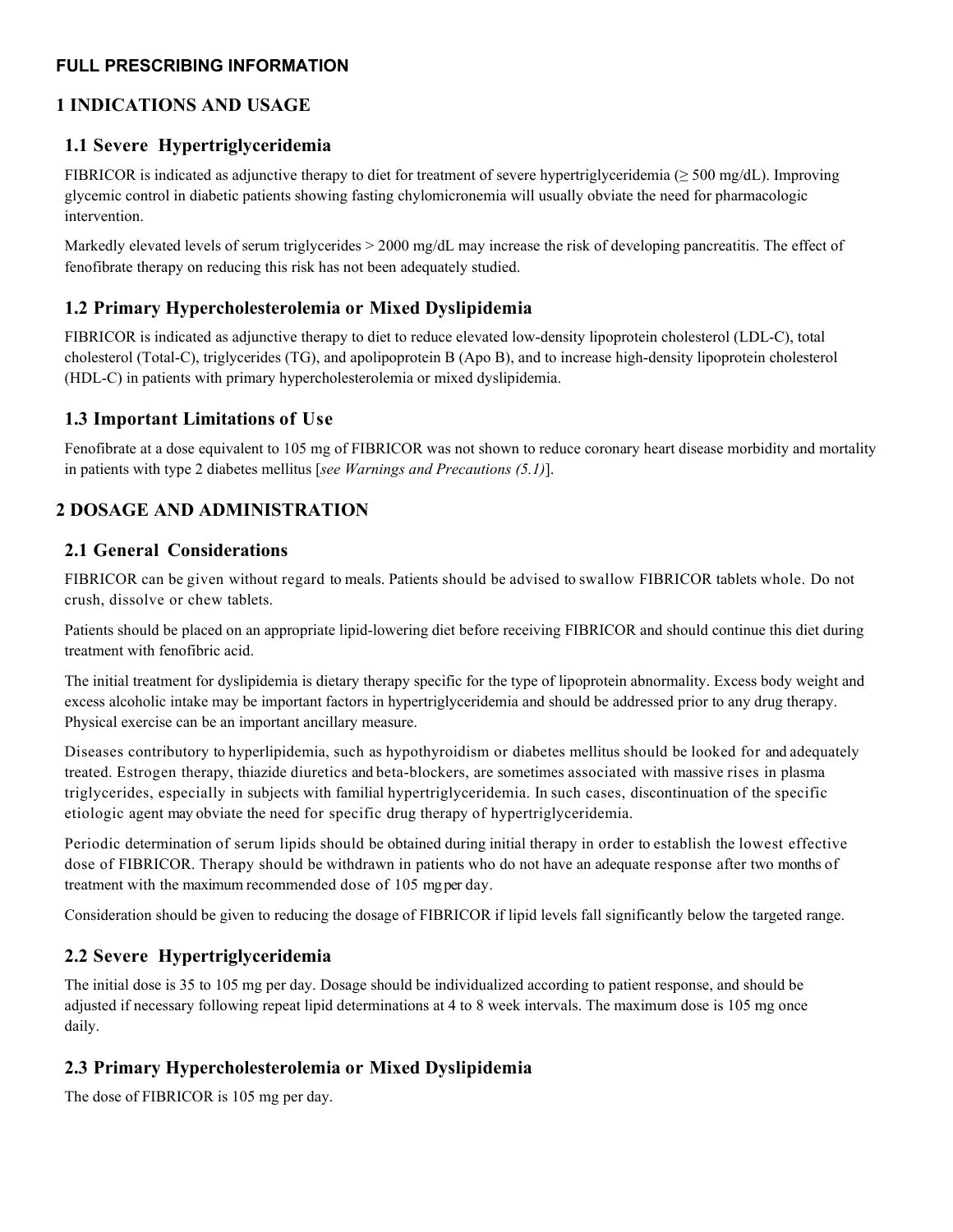# **2.4 Impaired Renal Function**

In patients with mild-to-moderate renal impairment, treatment with FIBRICOR should be initiated at a dose of 35 mg once daily, and increased only after evaluation of the effects on renal function and lipid levels at this dose. The use of FIBRICOR should be avoided in patients with severe renal impairment [*see Use in Specific Populations (8.6)* and *Clinical Pharmacology (12.3)*].

# **2.5 Geriatric Patients**

Dose selection for the elderly should be made on the basis of renal function [*see Use in Specific Populations (8.5)* and *Clinical Pharmacology (12.3)*].

## **3 DOSAGE FORMS AND STRENGTHS**

- 35-mg: White, round tablets. Debossed "AR 787".
- 105-mg: White, modified oval tablets. Debossed "AR 788".

## **4 CONTRAINDICATIONS**

FIBRICOR is contraindicated in:

- patients with severe renal impairment, including those receiving dialysis [*see Clinical Pharmacology (12.3)*].
- patients with active liver disease, including those with primary biliary cirrhosis and unexplained persistent liver function abnormalities [*see Warnings and Precautions (5.3)*].
- patients with preexisting gallbladder disease [*see Warnings and Precautions (5.5)*].
- patients with known hypersensitivity to fenofibric acid or fenofibrate [*see Warnings and Precautions (5.9)*].
- nursing mothers [*see Use in Specific Populations (8.2)*].

# **5 WARNINGS AND PRECAUTIONS**

## **5.1 Mortality and Coronary Heart Disease Morbidity**

The effect of FIBRICOR on coronary heart disease morbidity and mortality and non-cardiovascular mortality has not been established.

The Action to Control Cardiovascular Risk in Diabetes Lipid (ACCORD Lipid) trial was a randomized placebo-controlled study of 5518 patients with type 2 diabetes mellitus on background statin therapy treated with fenofibrate. The mean duration of follow-up was 4.7 years. Fenofibrate plus statin combination therapy showed a non-significant 8% relative risk reduction in the primary outcome of major adverse cardiovascular events (MACE), a composite of non-fatal myocardial infarction, nonfatal stroke, and cardiovascular disease death (hazard ratio [HR]  $0.92$ ,  $95\%$  CI  $0.79-1.08$ ) (p=0.32) as compared to statin monotherapy. In a gender subgroup analysis, the hazard ratio for MACE in men receiving combination therapy versus statin monotherapy was 0.82 (95% CI 0.69–0.99), and the hazard ratio for MACE in women receiving combination therapy versus statin monotherapy was 1.38 (95% CI 0.98–1.94) (interaction  $p=0.01$ ). The clinical significance of this subgroup finding is unclear.

The Fenofibrate Intervention and Event Lowering in Diabetes (FIELD) study was a 5 year randomized, placebo-controlled study of 9795 patients with type 2 diabetes mellitus treated with fenofibrate. Fenofibrate demonstrated a non-significant 11% relative reduction in the primary outcome of coronary heart disease events (hazard ratio  $[HR]$  0.89, 95% CI 0.75–1.05, p=0.16) and a significant 11% reduction in the secondary outcome of total cardiovascular disease events (HR 0.89 [0.80–0.99], p=0.04). There was a non-significant 11% (HR 1.11 [0.95, 1.29], p=0.18) and 19% (HR 1.19 [0.90, 1.57], p=0.22) increase in total and coronary heart disease mortality, respectively, with fenofibrate as compared to placebo.

Because of chemical, pharmacological, and clinical similarities between fenofibrate, clofibrate, and gemfibrozil, the adverse findings in 4 large randomized, placebo-controlled clinical studies with these other fibrate drugs may also apply to fenofibric acid.

In the Coronary Drug Project, a large study of post myocardial infarction of patients treated for 5 years with clofibrate, there was no difference in mortality seen between the clofibrate group and the placebo group. There was however, a difference in the rate of cholelithiasis and cholecystitis requiring surgery between the two groups (3.0% vs. 1.8%).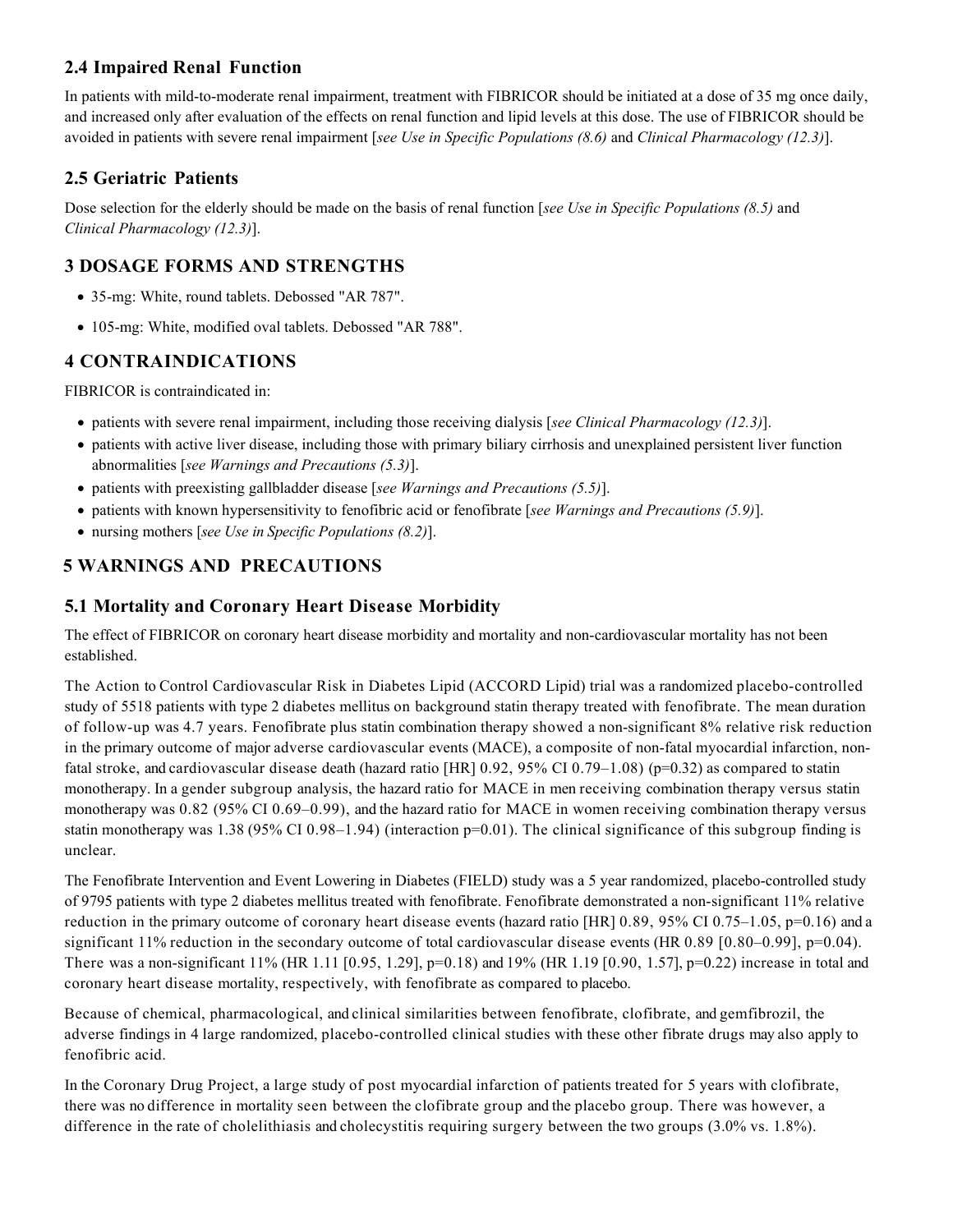In a study conducted by the World Health Organization (WHO), 5000 subjects without known coronary artery disease were treated with placebo or clofibrate for 5 years and followed for an additional one year. There was a statistically significant, higher age – adjusted all-cause mortality in the clofibrate group compared with the placebo group (5.70% vs. 3.96%, p<0.01). Excess mortality was due to a 33% increase in non-cardiovascular causes, including malignancy, postcholecystectomy complications, and pancreatitis. This appeared to confirm the higher risk of gallbladder disease seen in clofibrate-treated patients studied in the Coronary Drug Project.

The Helsinki Heart Study was a large (n=4081) study of middle-aged men without a history of coronary artery disease. Subjects received either placebo or gemfibrozil for 5 years, with a 3.5-year open extension afterward. Total mortality was numerically higher in the gemfibrozil randomization group but did not achieve statistical significance (p=0.19, 95% confidence interval for relative risk =  $0.91-1.64$ ). Although cancer deaths trended higher in the gemfibrozil group (p=0.11), cancers (excluding basal cell carcinoma) were diagnosed with equal frequency in both study groups. Due to the limited size of the study, the relative risk of death from any cause was not shown to be different than that seen in the 9-year follow-up data from World Health Organization study (relative risk=1.29).

A secondary prevention component of the Helsinki Heart Study enrolled middle-aged men excluded from the primary prevention study because of known or suspected coronary heart disease. Subjects received gemfibrozil or placebo for 5 years. Although cardiac deaths trended higher in the gemfibrozil group, this was not statistically significant (HR 2.2, 95% confidence interval: 0.94–5.05).

## **5.2 Skeletal Muscle**

Fibrates increase the risk for myopathy and have been associated with rhabdomyolysis. The risk for serious muscle toxicity appears to be increased in elderly patients and in patients with diabetes, renal failure, or hypothyroidism.

Data from observational studies suggest that the risk for rhabdomyolysis is increased when fibrates, in particular gemfibrozil, are co-administered with an HMG-CoA reductase inhibitor (statin). The combination should be avoided unless the benefit of further alterations in lipid levels is likely to outweigh the increased risk of this drug combination [*see Clinical Pharmacology (12.3)*].

Myopathy should be considered in any patient with diffuse myalgias, muscle tenderness or weakness, and/or marked elevations of creatine phosphokinase levels.

Patients should be advised to report promptly unexplained muscle pain, tenderness or weakness, particularly if accompanied by malaise or fever. CPK levels should be assessed in patients reporting these symptoms, and FIBRICOR therapy should be discontinued if markedly elevated CPK levels occur or myopathy/myositis is suspected or diagnosed.

Cases of myopathy, including rhabdomyolysis, have been reported with fenofibrates co-administered with colchicine, and caution should be exercised when prescribing fenofibrate with colchicine [*see Drug Interactions (7.4)*].

#### **5.3 Liver Function**

Fenofibrate (administered over a range of doses with the higher dose equivalent to 105 mg fenofibric acid) has been associated with increases in serum transaminases [AST (SGOT) or ALT (SGPT)].

In a pooled analysis of 10 placebo-controlled trials, increases to > 3 times the upper limit of normal of ALT occurred in 5.3% of patients taking fenofibrate versus 1.1% of patients treated with placebo.

When transaminase determinations were followed either after discontinuation of treatment or during continued treatment, a return to normal limits was usually observed. The incidence of increases in transaminases observed with fenofibrate therapy appear to be dose related. In an 8-week dose-ranging study, the incidence of ALT or AST elevations to at least three times the upper limit of normal was 13% in patients receiving dosages equivalent to 35 mg to 105 mg FIBRICOR per day and was 0% in those receiving dosages equivalent to 35 mg or less FIBRICOR per day, or placebo.

Hepatocellular, chronic active and cholestatic hepatitis associated with fenofibrate therapy have been reported after exposures of weeks to several years. In extremely rare cases, cirrhosis has been reported in association with chronic active hepatitis.

Baseline and regular, periodic monitoring of liver function, including ALT (SGPT) should be performed for the duration of therapy with FIBRICOR, and therapy discontinued if enzyme levels persist above three times the normal limit.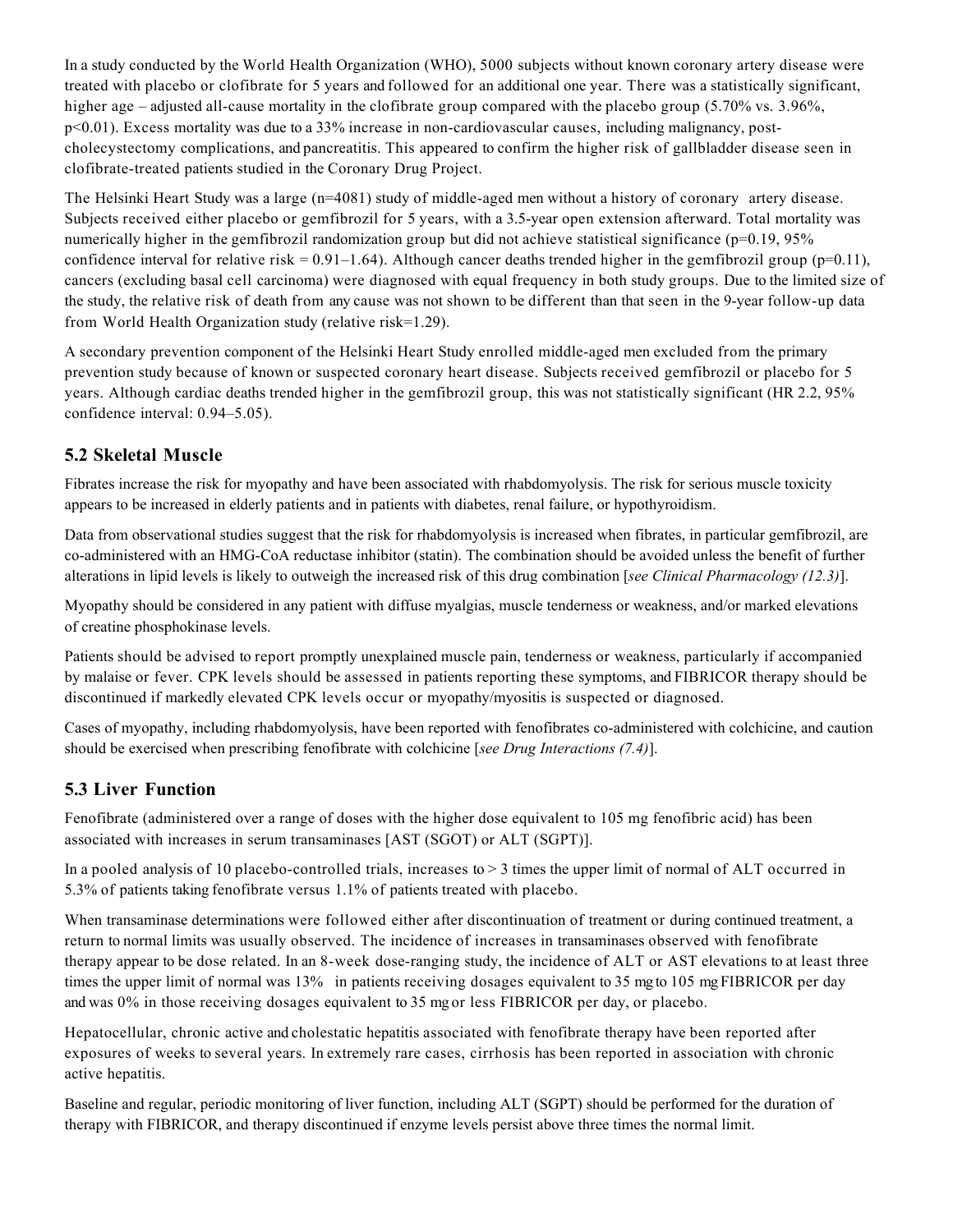## **5.4 Serum Creatinine**

Elevations in serum creatinine have been reported in patients on fenofibrate. These elevations tend to return to baseline following discontinuation of fenofibrate. The clinical significance of these observations is unknown. Renal monitoring should be considered for patients with renal impairment and for patients at risk for renal insufficiency, such as the elderly and patients with diabetes.

## **5.5 Cholelithiasis**

FIBRICOR, like fenofibrate, clofibrate and gemfibrozil, may increase cholesterol excretion into the bile, leading to cholelithiasis. If cholelithiasis is suspected, gallbladder studies are indicated. FIBRICOR therapy should be discontinued if gallstones are found.

# **5.6 Coumarin Anticoagulants**

Caution should be exercised when coumarin anticoagulants are given in conjunction with FIBRICOR. FIBRICOR may potentiate the anticoagulant effects of these agents resulting in prolongation of the prothrombin time/International Normalized Ratio (PT/INR). To prevent bleeding complications, frequent monitoring of PT/INR and dose adjustment of the anticoagulant are recommended until the PT/INR has stabilized [*see Drug Interactions (7.1)*].

## **5.7 Pancreatitis**

Pancreatitis has been reported in patients taking fenofibrate. This occurrence may represent a failure of efficacy in patients with severe hypertriglyceridemia, a direct drug effect, or a secondary phenomenon mediated through biliary tract stone or sludge formation with obstruction of the common bile duct.

## **5.8 Hematological Changes**

Mild-to-moderate hemoglobin, hematocrit, and white blood cell decreases have been observed in patients following initiation of fenofibrate therapy. However, these levels stabilize during long-term administration. Thrombocytopenia and agranulocytosis have been reported in individuals treated with fenofibrate. Periodic monitoring of red and white blood cell counts is recommended during the first 12 months of FIBRICOR administration.

## **5.9 Hypersensitivity Reactions**

#### Acute Hypersensitivity

Anaphylaxis and angioedema have been reported postmarketing with fenofibrate. In some cases, reactions were life-threatening and required emergency treatment. If a patient develops signs or symptoms of an acute hypersensitivity reaction, advise them to seek immediate medical attention and discontinue fenofibrate.

#### Delayed Hypersensitivity

Severe cutaneous adverse drug reactions (SCAR), including Stevens-Johnson Syndrome, Toxic Epidermal Necrolysis, and Drug Reaction with Eosinophilia and Systemic Symptoms (DRESS), have been reported postmarketing, occurring days to weeks after initiation of fenofibrate. The cases of DRESS were associated with cutaneous reactions (such as rash or exfoliative dermatitis) and a combination of eosinophilia, fever, systemic organ involvement (renal, hepatic, or respiratory). Discontinue fenofibrate and treat patients appropriately if SCAR is suspected.

## **5.10 Venothromboembolic Disease**

In the FIELD trial, pulmonary embolus (PE) and deep vein thrombosis (DVT) were observed at higher rates in the fenofibrate- than the placebo-treated group. Of 9,795 patients enrolled in FIELD, there were 4,900 in the placebo group and 4,895 in the fenofibrate group. For DVT, there were 48 events (1%) in the placebo group and 67 (1%) in the fenofibrate group (p=0.074); and for PE, there were 32  $(0.7\%)$  events in the placebo group and 53 (1%) in the fenofibrate group (p=0.022).

In the Coronary Drug Project, a higher proportion of the clofibrate group experienced definite or suspected fatal or nonfatal pulmonary embolism or thrombophlebitis than the placebo group (5.2% vs. 3.3% at five years; p<0.01).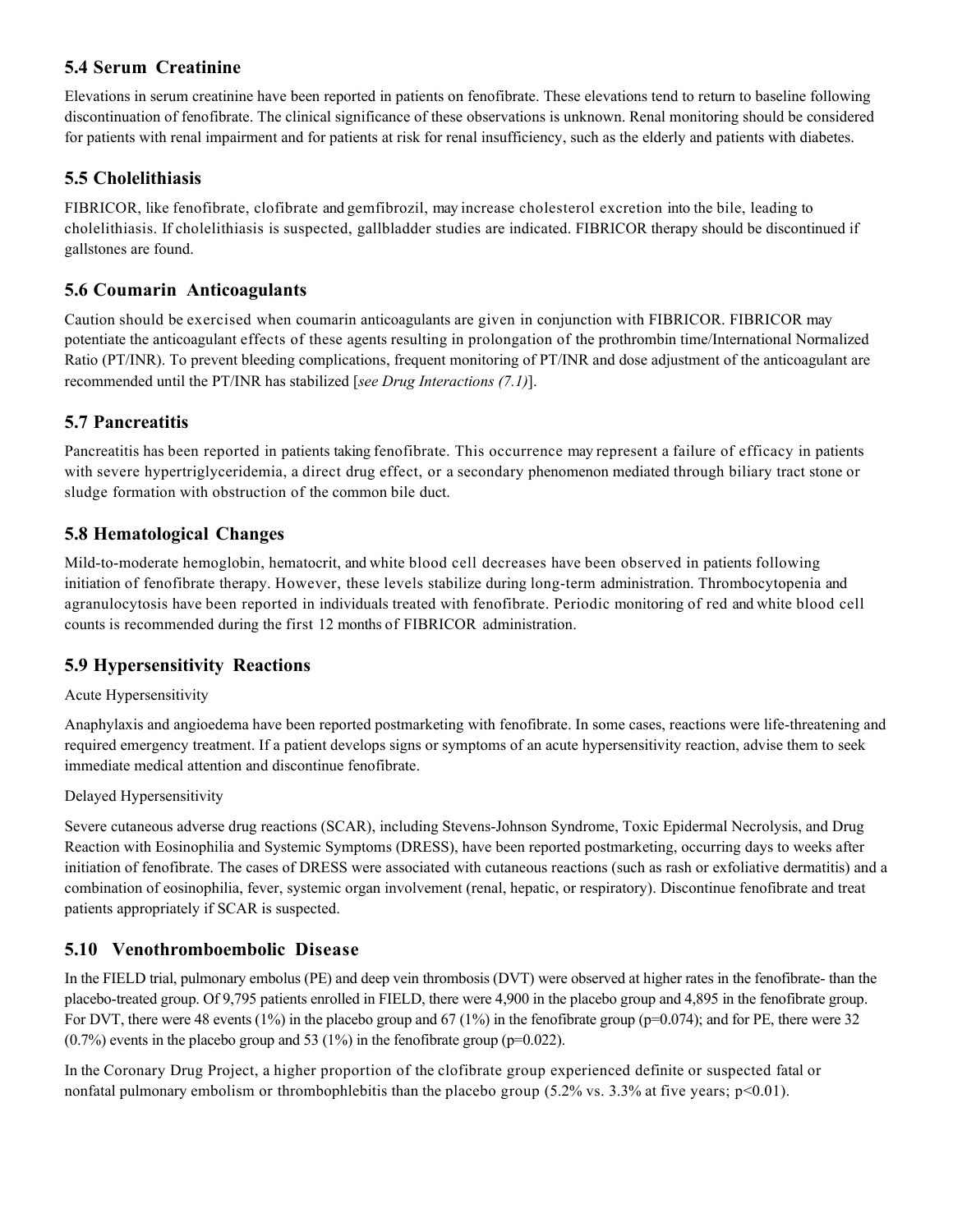# **5.11 Paradoxical Decreases in HDL Cholesterol Levels**

There have been postmarketing and clinical trial reports of severe decreases in HDL cholesterol levels (as low as 2 mg/dL) occurring in diabetic and non-diabetic patients initiated on fibrate therapy. The decrease in HDL-C is mirrored by a decrease in apolipoprotein A1. This decrease has been reported to occur within 2 weeks to years after initiation of fibrate therapy. The HDL-C levels remain depressed until fibrate therapy has been withdrawn; the response to withdrawal of fibrate therapy is rapid and sustained. The clinical significance of this decrease in HDL-C is unknown. It is recommended that HDL-C levels be checked within the first few months after initiation of fibrate therapy. If a severely depressed HDL-C level is detected, fibrate therapy should be withdrawn, and the HDL-C level monitored until it has returned to baseline, and fibrate therapy should not be re-initiated.

# **6 ADVERSE REACTIONS**

## **6.1 Clinical Trials Experience**

Because clinical trials are conducted under widely varying conditions, adverse reaction rates observed in the clinical trials of a drug cannot be directly compared to rates in the clinical trials of another drug and may not reflect the rates observed in clinical practice.

Adverse reactions reported by 2% or more of patients treated with fenofibrate (and greater than placebo) during the doubleblind, placebo-controlled trials are listed in Table 1. Adverse reactions led to discontinuation of treatment in 5% of patients treated with fenofibrate and in 3% treated with placebo. Increases in liver function tests were the most frequent events, causing discontinuation of fenofibrate treatment in 1.6% of patients in double-blind trials.

| <b>BODY SYSTEM</b><br><b>Adverse Reactions</b> | Fenofibrate <sup>1</sup> (N=439) | Placebo $(N=365)$ |
|------------------------------------------------|----------------------------------|-------------------|
| <b>BODY AS A WHOLE</b>                         |                                  |                   |
| Abdominal Pain                                 | 4.6%                             | 4.4%              |
| <b>Back Pain</b>                               | 3.4%                             | 2.5%              |
| Headache                                       | $3.2\%$                          | 2.7%              |
| <b>DIGESTIVE</b>                               |                                  |                   |
| <b>Abnormal Liver Function Tests</b>           | $7.5\%^{2}$                      | 1.4%              |
| Nausea                                         | 2.3%                             | $1.9\%$           |
| Constipation                                   | 2.1%                             | 1.4%              |
| METABOLIC AND NUTRITIONAL DISORDERS            |                                  |                   |
| <b>Increased ALT</b>                           | 3.0%                             | 1.6%              |
| Increased CPK                                  | 3.0%                             | 1.4%              |
| Increased AST                                  | $3.4\%^{2}$                      | $0.5\%$           |
| <b>RESPIRATORY</b>                             |                                  |                   |
| Respiratory Disorder                           | 6.2%                             | 5.5%              |
| Rhinitis                                       | 2.3%                             | 1.1%              |

# **Table 1. Adverse Reactions Reported by 2% or More of Patients Treated with Fenofibrate\* During the Double-Blind, Placebo-Controlled Trials**

<sup>1</sup> Fenofibric acid is the active moiety of fenofibrate; Fenofibrate dosage equivalent to 105 mg fenofibric acid.

<sup>2</sup> Significantly different from Placebo.

Urticaria was seen in 1.1 vs. 0%, and rash in 1.4 vs. 0.8% of fenofibrate and placebo patients respectively in controlled trials.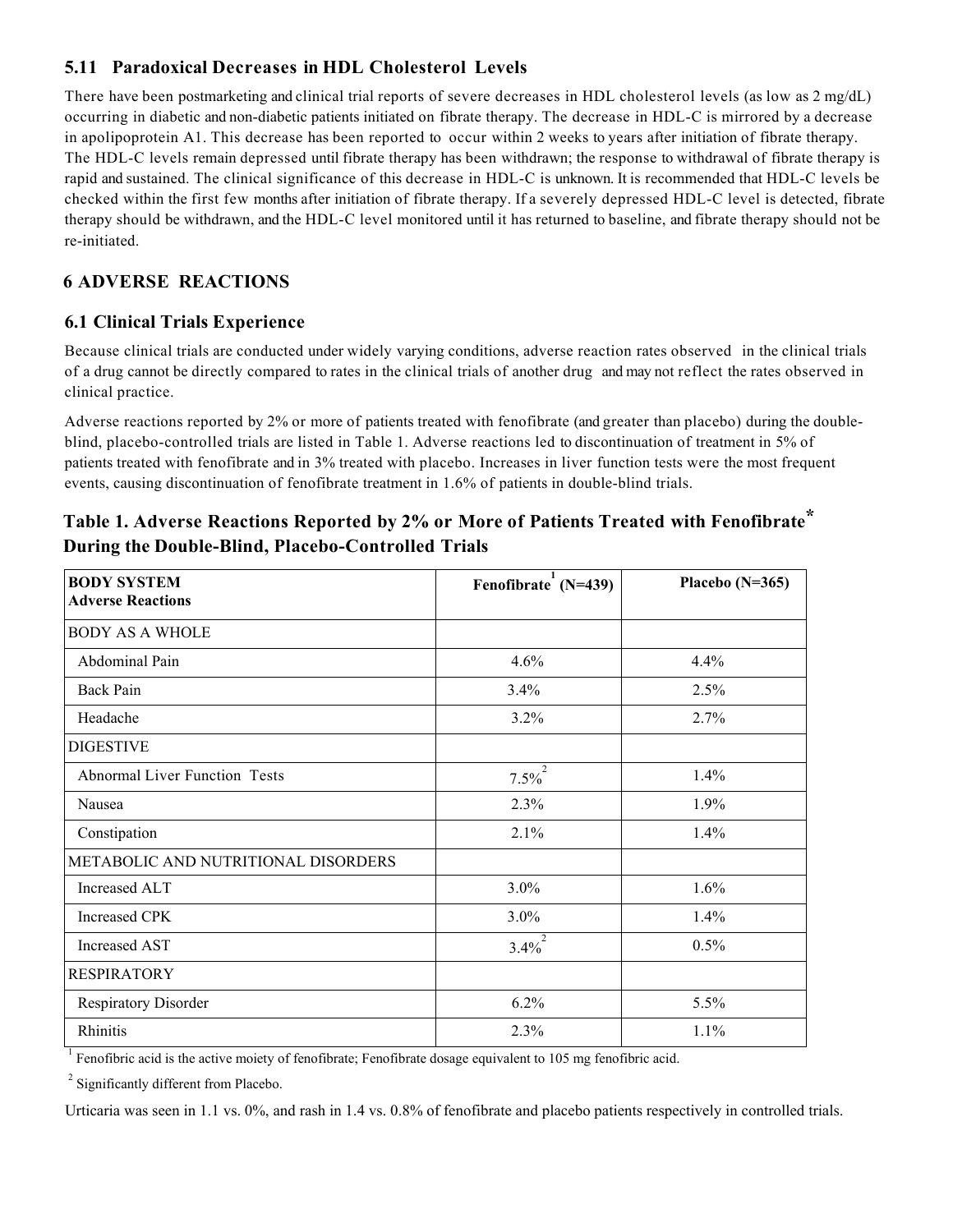## **6.2 Postmarketing Experience**

The following adverse reactions have been identified during post approval use of fenofibrate. Because these reactions are reported voluntarily from a population of uncertain size, it is not always possible to reliably estimate their frequency or establish a causal relationship to drug exposure: myalgia, rhabdomyolysis, pancreatitis, muscle spasm, acute renal failure, hepatitis, cirrhosis, anemia, headache, arthralgia, decreases in hemoglobin, decreases in hematocrit, white blood cell decreases, asthenia, severely depressed HDL-cholesterol levels, and interstitial lung disease. Photosensitivity reactions have occurred days to months after initiation; in some of these cases, patients reported a prior photosensitivity reaction to ketoprofen.

# **7 DRUG INTERACTIONS**

## **7.1 Coumarin Anticoagulants**

Potentiation of coumarin-type anticoagulant effects has been observed with prolongation of the PT/INR. Caution should be exercised when coumarin anticoagulants are given in conjunction with FIBRICOR. The dosage of the anticoagulants should be reduced to maintain the prothrombin time/INR at the desired level to prevent bleeding complications. Frequent prothrombin time/INR determinations are advisable until it has been definitely determined that the prothrombin time/INR has stabilized [*see Warnings and Precautions (5.6)*].

## **7.2 Bile-Acid Binding Resins**

Since bile-acid binding resins may bind other drugs given concurrently, patients should take FIBRICOR at least 1 hour before or 4 to 6 hours after taking a bile-acid binding resin to avoid impeding its absorption.

### **7.3 Immunosuppressants**

Immunosuppressant agents such as cyclosporine and tacrolimus can produce nephrotoxicity with decreases in creatinine clearance and rises in serum creatinine, and because renal excretion is the primary elimination route of fibrate drugs, including FIBRICOR, there is a risk that an interaction will lead to deterioration of renal function. The benefits and risks of using FIBRICOR with immunosuppressants and other potentially nephrotoxic agents should be carefully considered, and the lowest effective dose employed and renal function monitored.

## **7.4 Colchicine**

Cases of myopathy, including rhabdomyolysis, have been reported with fenofibrates co-administered with colchicine, and caution should be exercised when prescribing fenofibrate with colchicine.

# **8 USE IN SPECIFIC POPULATIONS**

#### **8.1 Pregnancy**

#### Risk Summary

Limited available data with fenofibrate use in pregnant women are insufficient to determine a drug associated risk of major birth defects, miscarriage or adverse maternal or fetal outcomes. In animal reproduction studies, no evidence of embryo-fetal toxicity was observed with oral administration of fenofibrate in rats and rabbits during organogenesis at doses less than or equivalent to the maximum recommended clinical dose of 135 mg daily, based on body surface area  $(mg/m<sup>2</sup>)$ . Adverse reproductive outcomes occurred at higher doses in the presence of maternal toxicity (see Data). FIBRICOR should be used during pregnancy only if the potential benefit justifies the potential risk to the fetus.

The estimated background risk of major birth defects and miscarriage for the indicated population is unknown. In the U.S. general population, the estimated background risk of major birth defects and miscarriage in clinically recognized pregnancies is 2-4% and 15-20%, respectively.

Data

*Animal Data*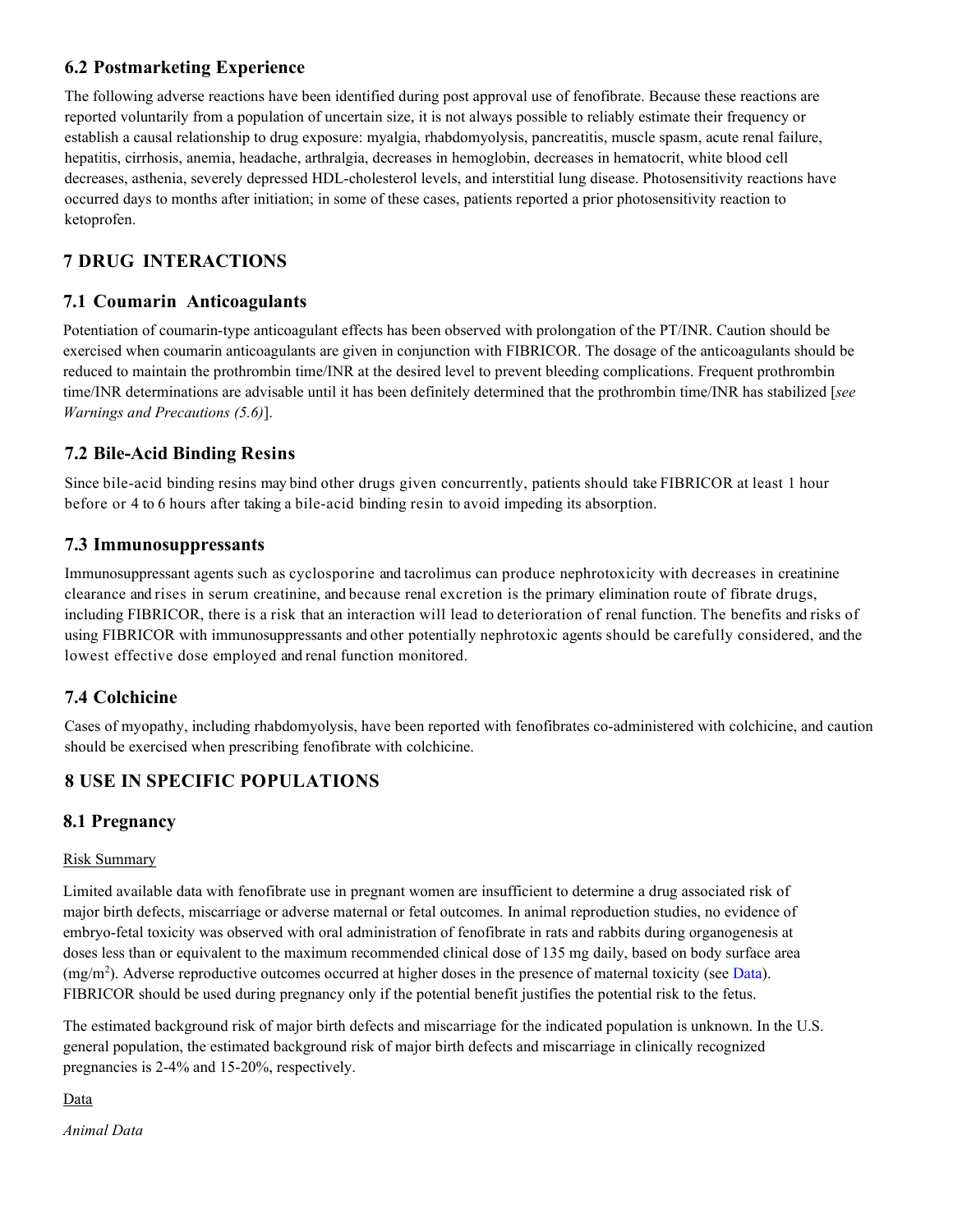In pregnant rats given oral dietary doses of 14, 127, and 361 mg/kg/day from gestation day 6-15 during the period of organogenesis, no adverse developmental findings were observed at  $14 \text{ mg/kg/day}$  (less than the clinical exposure at the maximum recommended human dose [MRHD] of 300 mg fenofibrate daily, equivalent to 135 mg daily, based on body surface area comparisons). Increased fetal skeletal malformations were observed at maternally toxic doses (361 mg/kg/day, corresponding to 12 times the clinical exposure at the MRHD) thatsignificantly suppressed maternal body weight gain.

In pregnant rabbits given oral gavage doses of 15, 150, and 300 mg/kg/day from gestation day6- 18 during the period of organogenesis and allowed to deliver, no adverse developmentalfindings were observed at 15 mg/kg/day (a dose that approximates the clinical exposure at the MRHD, based on body surface area comparisons). Aborted litters were observed at maternally toxic doses ( $\geq 150$  mg/kg/day, corresponding to  $\geq 10$  times the clinical exposure at the MRHD) that suppressed maternal body weight gain.

In pregnant rats given oral dietary doses of 15, 75, and 300 mg/kg/day from gestation day 15 through lactation day 21 (weaning), no adverse developmental effects were observed at 15 mg/kg/day (less than the clinical exposure at the MRHD, based on body surface area comparisons), despite maternal toxicity (decreased weight gain). Post-implantation loss was observed at  $\geq$  75 mg/kg/day ( $\geq$  2 times the clinical exposure at the MRHD) in the presence of maternal toxicity (decreased weight gain). Decreased pup survival was noted at 300 mg/kg/day (10 times the clinical exposure at the MRHD), which was associated with decreased maternal body weight gain/maternal neglect.

## **8.2 Lactation**

#### Risk Summary

There is no available information on the presence of fenofibrate in human milk, effects of the drug on the breastfed infant, or the effects on milk production. Fenofibrate is present in the milk of rats, and is therefore likely to be present in human milk. Because of the potential for serious adverse reactions in breastfed infants, such as disruption of infant lipid metabolism, women should not breastfeed during treatment with FIBRICOR and for 5 days after the final dose [*see Contraindications (4)*].

#### **8.4 Pediatric Use**

Safety and effectiveness have not been established in pediatric patients.

#### **8.5 Geriatric Use**

FIBRICOR is substantially excreted by the kidney, and the risk of adverse reactions to this drug may be greater in patients with impaired renal function. Fenofibric acid exposure is not influenced by age.

Since elderly patients have a higher incidence of renal impairment, dose selection for the elderly should be made on the basis of renal function [*see Dosage and Administration (2.5)* and *Clinical Pharmacology (12.3)*]. Elderly patients with normal renal function should require no dose modifications. Consider monitoring renal function in elderly patients taking FIBRICOR.

#### **8.6 Renal Impairment**

The use of FIBRICOR should be avoided in patients who have severe renal impairment [*see Contraindications (4)*]. Dose reduction is required in patients with mild-to-moderate renal impairment [*see Dosage and Administration (2.4)* and *Clinical Pharmacology (12.3)*]. Monitoring renal function in patients with renal impairment is recommended.

## **8.7 Hepatic Impairment**

The use of FIBRICOR has not been evaluated in patients with hepatic impairment [*see Contraindications (4)*].

## **10 OVERDOSAGE**

There is no specific treatment for overdose with FIBRICOR. General supportive care of the patient is indicated, including monitoring of vital signs and observation of clinical status, should an overdose occur. If indicated, elimination of unabsorbed drug should be achieved by emesis or gastric lavage; usual precautions should be observed to maintain the airway. Because FIBRICOR is highly bound to plasma proteins, hemodialysis should not be considered.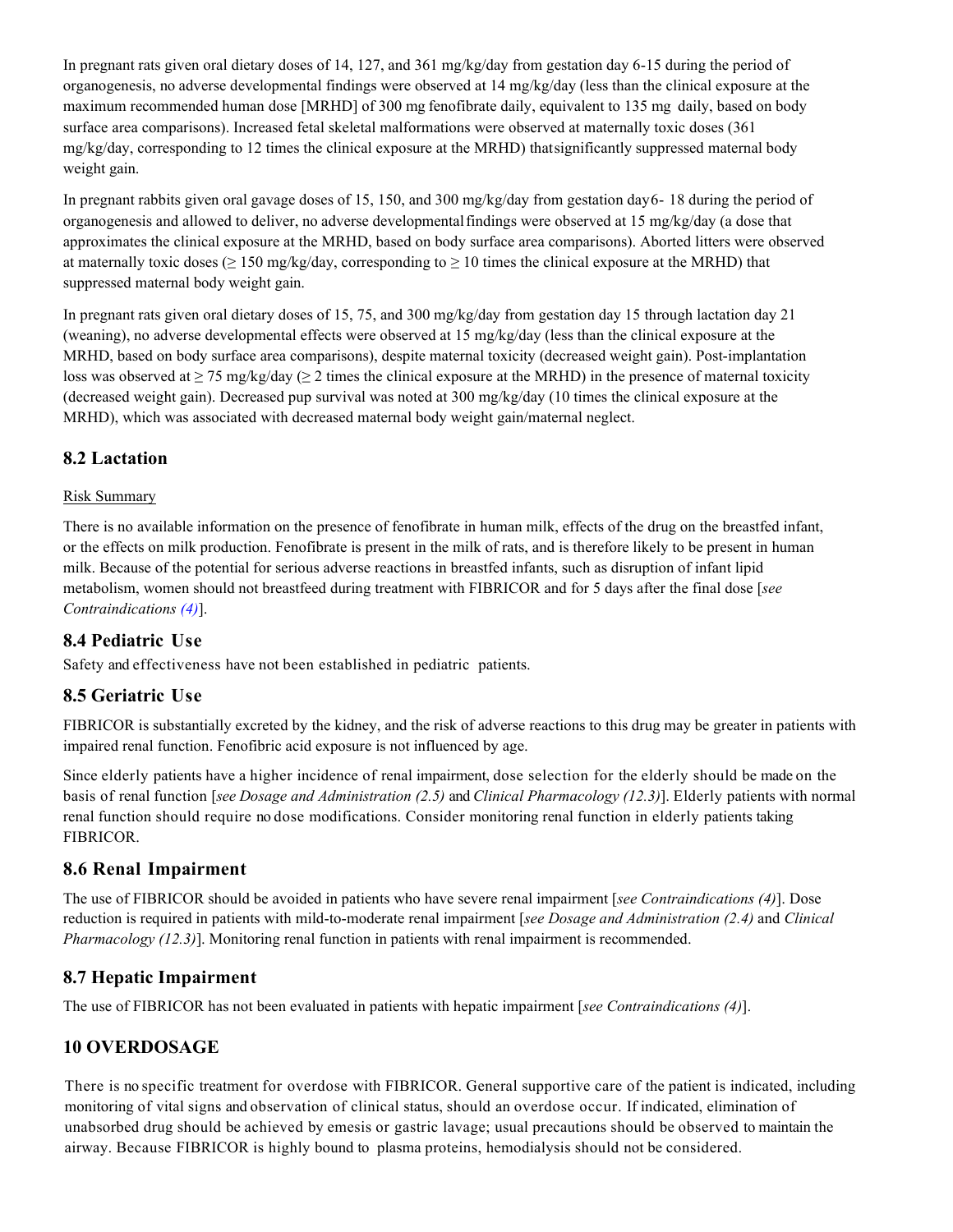## **11 DESCRIPTION**

FIBRICOR is a lipid regulating agent available as tablets for oral administration. Each tablet contains 35 mg or 105 mg of fenofibric acid. The chemical name for fenofibric acid is 2-[4-(4-chlorobenzoyl)phenoxy]-2-methylpropanoic acid with the following structural formula: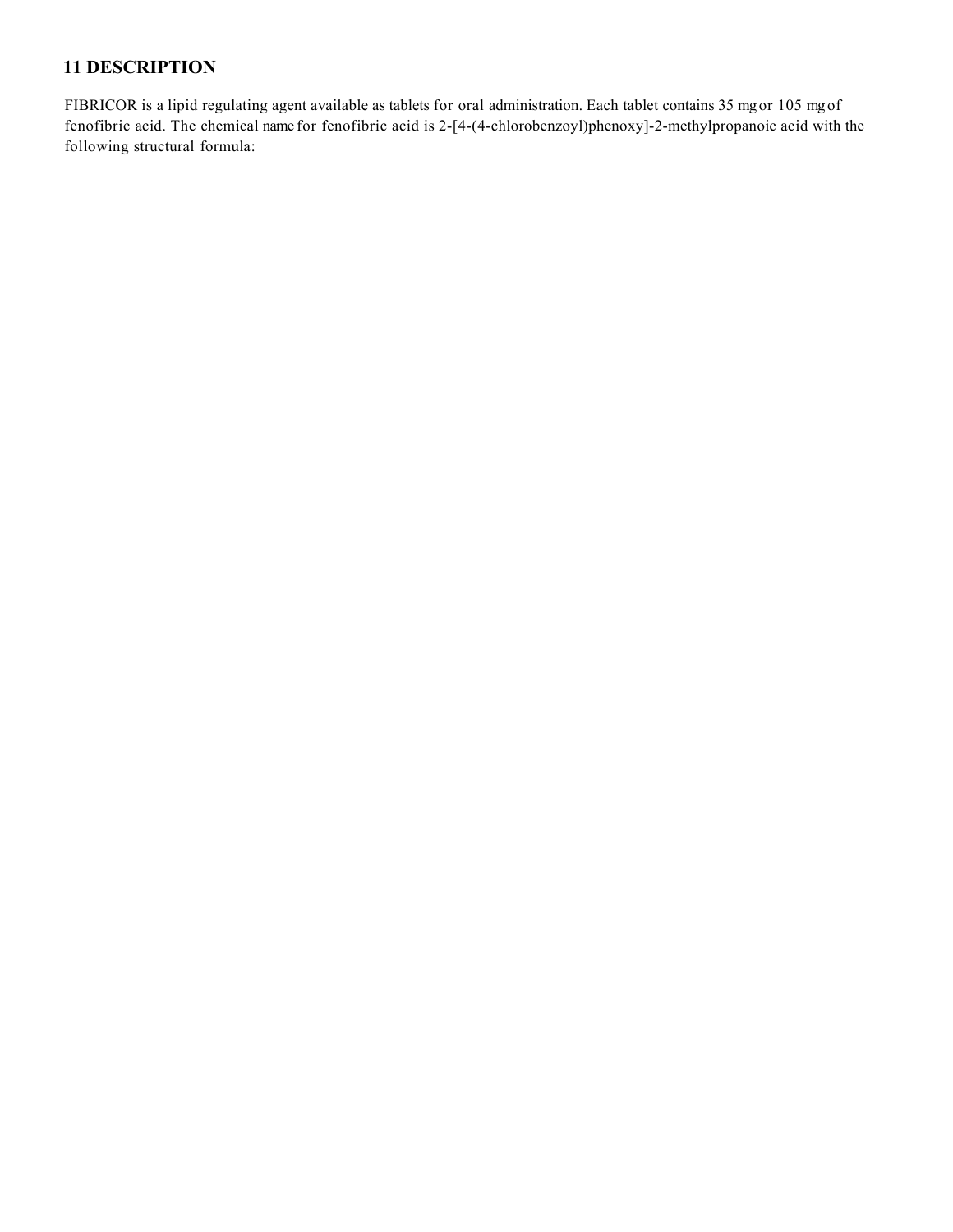

Fenofibric acid is a white to almost white crystalline powder that is stable under ordinary conditions, and has a melting point of 179 – 183<sup>o</sup>C. Its empirical formula is  $C_1$ 7H<sub>15</sub>ClO<sub>4</sub> and molecular weight 318.75. Fenofibric acid is insoluble in water; its solubility increases with pH in buffered media.

Inactive Ingredients: Each tablet contains copovidone, crospovidone, magnesium stearate and microcrystalline cellulose.

## **12 CLINICAL PHARMACOLOGY**

#### **12.1 Mechanism of Action**

The active moiety of FIBRICOR is fenofibric acid. The pharmacological effects of fenofibric acid in both animals and humans have been extensively studied through oral administration of fenofibrate.

The lipid-modifying effects of fenofibric acid seen in clinical practice have been explained *in vivo* in transgenic mice and *in vitro* in human hepatocyte cultures by the activation of peroxisome proliferator activated receptor α (PPARα). Through this mechanism, fenofibric acid increases lipolysis and elimination of triglyceride-rich particles from plasma by activating lipoprotein lipase and reducing production of apoprotein C-III (an inhibitor of lipoprotein lipase activity). The resulting decrease in TG produces an alteration in the size and composition of LDL from small, dense particles to large buoyant particles. These larger particles have a greater affinity for cholesterol receptors and are catabolized rapidly. Activation of PPARα also induces an increase in the synthesis of apoproteins A-I, A-II and HDL-cholesterol.

Fenofibrate also reduces serum uric acid levels in hyperuricemic and normal individuals by increasing the urinary excretion of uric acid.

#### **12.2 Pharmacodynamics**

A variety of clinical studies have demonstrated that elevated levels of total-C, LDL-C, and apo B, an LDL membrane complex, are associated with human atherosclerosis. Similarly, decreased levels of HDL-C and its transport complex, apolipoprotein A (apo AI and apo AII) are associated with the development of atherosclerosis. Epidemiologic investigations have established that cardiovascular morbidity and mortality vary directly with the level of total-C, LDL-C, and TG, and inversely with the level of HDL-C. The independent effect of raising HDL-C or lowering triglycerides (TG) on the risk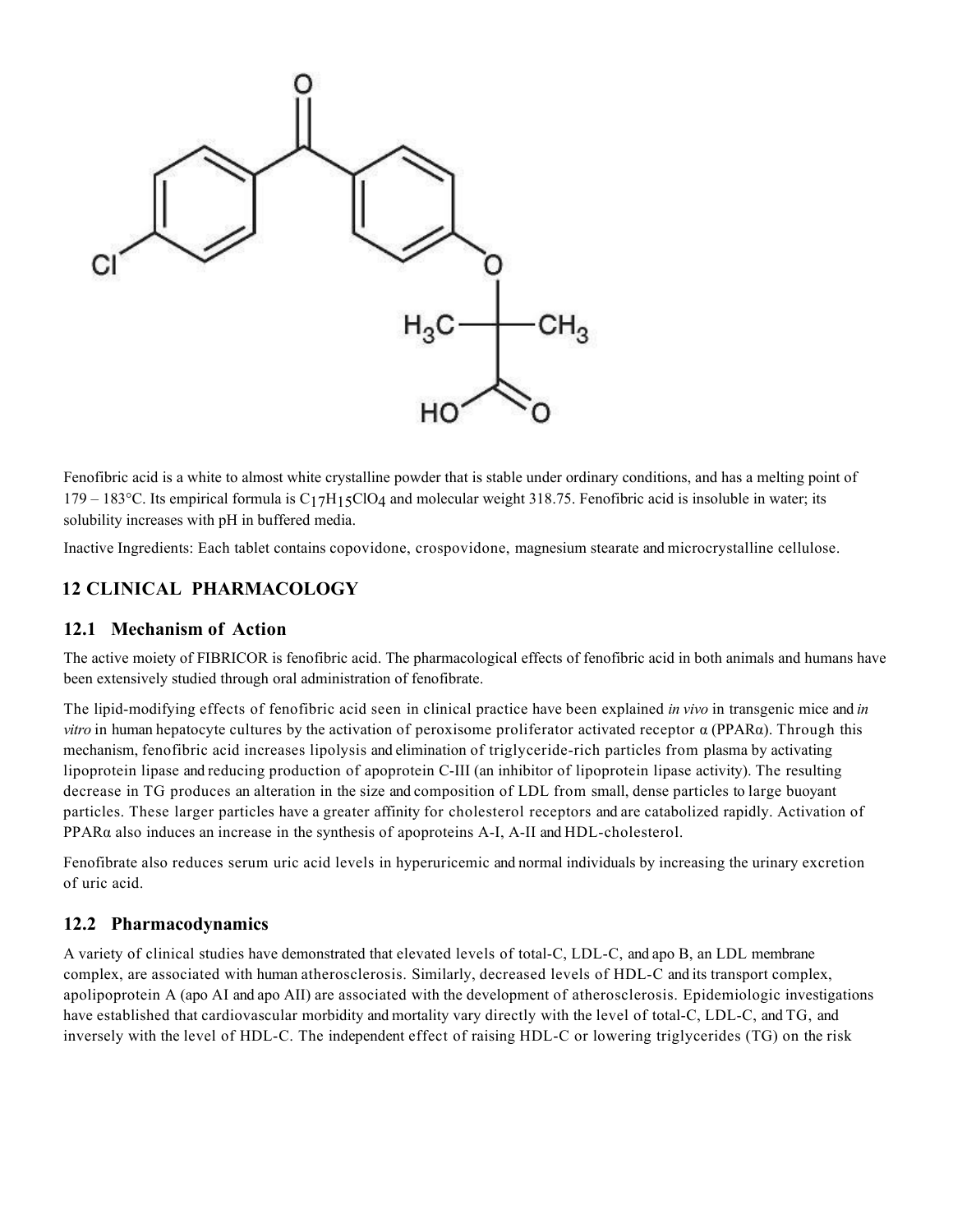of cardiovascular morbidity and mortality has not been determined.

Fenofibric acid, the active metabolite of fenofibrate, produces reductions in total cholesterol, LDL cholesterol, apolipoprotein B, total triglycerides and triglyceride rich lipoprotein (VLDL) in treated patients. In addition, treatment with fenofibrate results in increases in high density lipoprotein (HDL) and apolipoproteins apo AI and apo AII.

## **12.3 Pharmacokinetics**

#### Absorption

The absolute bioavailability of FIBRICOR has not been determined as the compound is virtually insoluble in aqueous media suitable for injection. Following oral administration of FIBRICOR in healthy volunteers, median peak plasma levels of fenofibric acid occur by approximately 2.5 hours after administration. Exposure after administration of  $3 \times 35$  mg FIBRICOR tablets is comparable to  $1 \times 105$  mg FIBRICOR tablets.

A food-effect study involving administration of FIBRICOR to healthy volunteers under fasting conditions and with a highfat meal indicated that the  $C_{\text{max}}$  was decreased by approximately 35% while the AUC remained unchanged. This decrease in exposure is not considered clinically significant, and therefore FIBRICOR can be taken without regards to meals.

The extent and rate of absorption of fenofibric acid after administration of 105 mg FIBRICOR tablets are equivalent to those after administration of 145 mg fenofibrate tablets ( $TrCor^{(1)}$ ) under fasted conditions.

#### **Distribution**

Upon multiple dosing of fenofibrate, fenofibric acid steady state is achieved within 9 days. Plasma concentrations of fenofibric acid at steady state are slightly more than double those following a single dose. Serum protein binding was approximately 99% in normal and hyperlipidemic subjects.

#### Metabolism

Fenofibric acid is primarily conjugated with glucuronic acid and then excreted in urine. A small amount of fenofibric acid is reduced at the carbonyl moiety to a benzhydrol metabolite which is, in turn, conjugated with glucuronic acid and excreted in urine.

*In vitro* and *in vivo* metabolism data indicate that fenofibric acid does not undergo oxidative metabolism (e.g. cytochrome P450) to a significant extent. The enzymes CYP1A2, CYP2A6, CYP2B6, CYP2C8, CYP2C9, CYP2C19, CYP2D6, CYP2E1, and CYP3A4 do not play a role in the metabolism of fenofibric acid.

#### Elimination

After absorption, fenofibric acid is eliminated with a half-life of approximately 20 hours, allowing once-daily dosing.

#### Specific Populations

*Geriatrics:* In five elderly volunteers 77 to 87 years of age, the oral clearance of fenofibric acid following a single oral dose of fenofibrate was 1.2 L/h, which compares to 1.1 L/h in young adults. This indicates that an equivalent dose of FIBRICOR can be used in elderly subjects with normal renal function, without increasing accumulation of the drug or metabolites [*see Use in Specific Populations (8.5)* and *Dosage and Administration (2.5)*].

*Pediatrics:* The pharmacokinetics of FIBRICOR has not been studied in pediatric populations.

*Gender:* No pharmacokinetic difference between males and females has been observed for fenofibrate.

*Race:* The influence of race on the pharmacokinetics of fenofibric acid has not been studied, however, fenofibric acid is not metabolized by enzymes known for exhibiting inter-ethnic variability.

*Renal Impairment:* The pharmacokinetics of fenofibric acid was examined in patients with mild, moderate, and severe renal impairment. Patients with severe renal impairment (Estimated glomerular filtration rate [eGFR]<30 mL/min/1.73m<sup>2</sup>) showed a 2.7-fold increase in exposure for fenofibric acid and increased accumulation of fenofibric acid during chronic dosing compared to that of healthy subjects. Patients with mild-to-moderate (eGFR  $30 - 59$  mL/min/1.73m<sup>2</sup>) renal impairment had similar exposure but an increase in the half-life for fenofibric acid compared to that of healthy subjects. Based on these findings, the use of FIBRICOR should be avoided in patients who have severe renal impairment and dose reduction is required in patients with mild-to-moderate renal impairment.

*Hepatic Impairment:* No pharmacokinetic studies of fenofibric acid have been conducted in patients with hepatic impairment.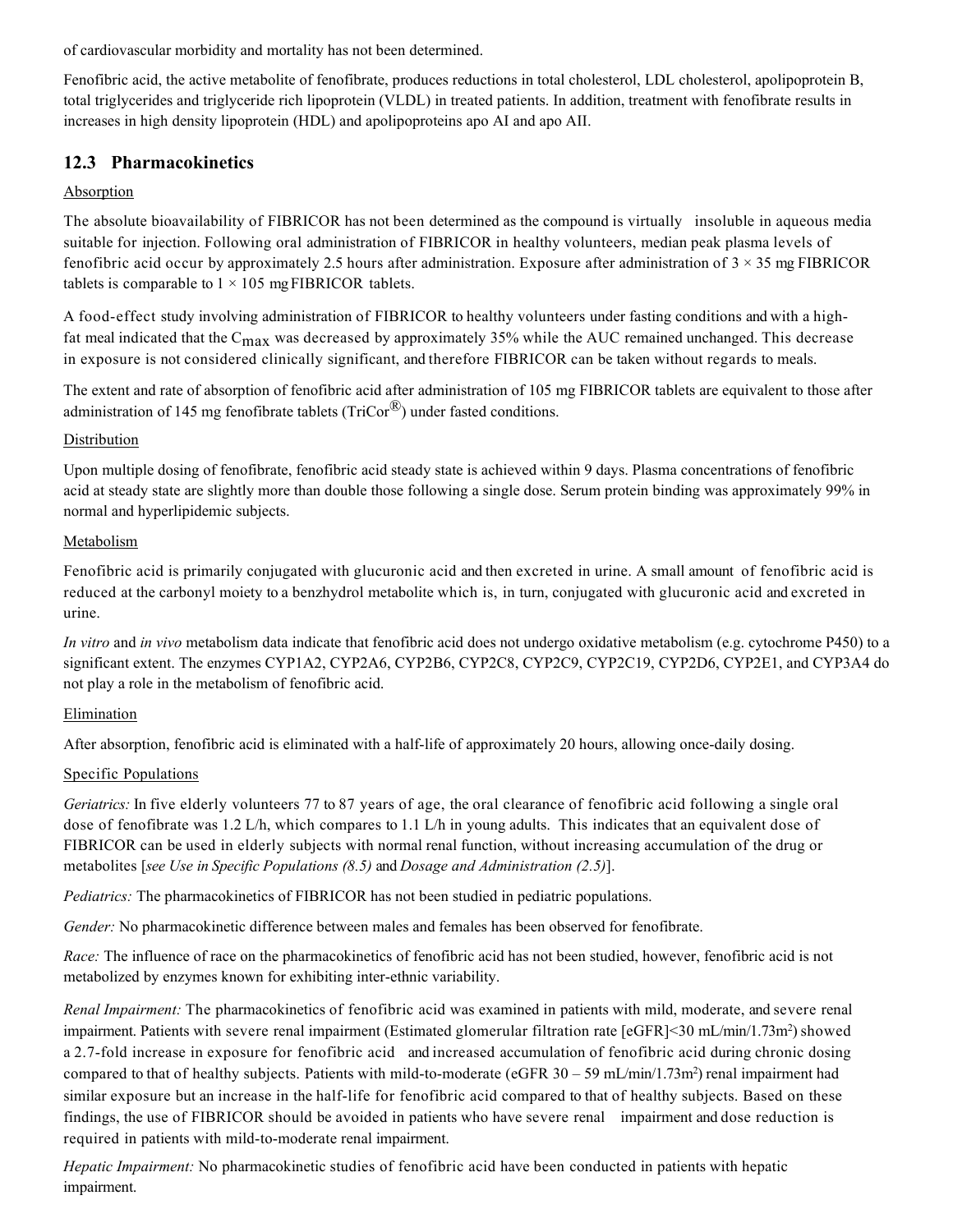*Drug-Drug Interactions: In vitro* studies using human liver microsomes indicate that fenofibrate and fenofibric acid are not inhibitors of cytochrome (CYP) P450 isoforms CYP3A4, CYP2D6, CYP2E1, or CYP1A2. They are weak inhibitors of CYP2C8, CYP2C19 and CYP2A6, and mild-to-moderate inhibitors of CYP2C9 at therapeutic concentrations.

Table 2 describes the effects of co-administered drugs on fenofibric acid systemic exposure. Table 3 describes the effects of co-administered fenofibric acid on exposure to other drugs.

# **Table 2. Effects of Co-Administered Drugs on Fenofibric Acid Systemic Exposure from FIBRICOR or Fenofibrate Administration**

|                                                                        |                                           |                                                                                     | Changes in Fenofibric<br>Acid<br>Exposure |                  |
|------------------------------------------------------------------------|-------------------------------------------|-------------------------------------------------------------------------------------|-------------------------------------------|------------------|
| Co-Administered<br>Drug                                                | Dosage Regimen of<br>Co-Administered Drug | Dosage Regimen of<br>Fenofibrate                                                    | <b>AUC</b>                                | $C_{\rm max}$    |
|                                                                        |                                           | No dosing adjustment required for FIBRICOR with the following co-administered drugs |                                           |                  |
| Lipid-lowering agents                                                  |                                           |                                                                                     |                                           |                  |
| Atorvastatin                                                           | 20 mg once daily                          | Fenofibrate 160 mg <sup>1</sup>                                                     |                                           |                  |
|                                                                        | for 10 days                               | once daily for 10 days                                                              | 2%                                        | 4%               |
| Pravastatin                                                            | 40 mg as a single dose                    | Fenofibrate $3 \times 67$ mg <sup>2</sup>                                           |                                           |                  |
|                                                                        |                                           | as a single dose                                                                    | $1\%$                                     | 2%               |
| Fluvastatin                                                            | 40 mg as a single dose                    | Fenofibrate 160 mg <sup>1</sup> as                                                  |                                           |                  |
|                                                                        |                                           | a single dose                                                                       | 2%                                        | 10%              |
| Anti-diabetic agents                                                   |                                           |                                                                                     |                                           |                  |
| Glimepiride                                                            | 1 mg as a single dose                     | Fenofibrate 145 mg <sup>1</sup>                                                     |                                           |                  |
|                                                                        |                                           | once daily for 10 days                                                              | $1\%$                                     | $1\%$            |
|                                                                        |                                           |                                                                                     |                                           |                  |
| Metformin                                                              | 850 mg                                    | Fenofibrate 54 mg <sup>1</sup>                                                      |                                           |                  |
|                                                                        | three times daily                         | three times daily                                                                   | 9%                                        | 6%               |
|                                                                        | for 10 days                               | for 10 days                                                                         |                                           |                  |
| Rosiglitazone                                                          | 8 mg once daily                           | Fenofibrate 145 mg <sup>1</sup>                                                     | 10%                                       | $\uparrow$<br>3% |
|                                                                        | for 5 days                                | once daily for 14 days                                                              |                                           |                  |
| <sup>1</sup> TriCor <sup>®</sup> (fenofibrate) oral tablet             |                                           |                                                                                     |                                           |                  |
| <sup>2</sup> TriCor <sup>®</sup> (fenofibrate) oral micronized capsule |                                           |                                                                                     |                                           |                  |

# **Table 3. Effects of FIBRICOR or Fenofibrate Co-Administration on Systemic Exposure of Other Drugs**

| Dosage Regimen of                                                           | Dosage Regimen of                             | Change in Co-Administered Drug Exposure |            |                     |  |  |  |  |  |
|-----------------------------------------------------------------------------|-----------------------------------------------|-----------------------------------------|------------|---------------------|--|--|--|--|--|
| Fenofibrate                                                                 | Co-Administered Drug                          | Analyte                                 | <b>AUC</b> | $\mathrm{C}_{\max}$ |  |  |  |  |  |
| No dosing adjustment required for these co-administered drugs with FIBRICOR |                                               |                                         |            |                     |  |  |  |  |  |
| Lipid-lowering agents                                                       |                                               |                                         |            |                     |  |  |  |  |  |
| Fenofibrate 160 mg <sup>1</sup> once daily<br>for 10 days                   | Atorvastatin, 20 mg<br>once daily for 10 days | Atorvastatin                            | 17%        | $0\%$               |  |  |  |  |  |
| Fenofibrate $3 \times 67$ mg <sup>2</sup><br>as a single dose               | Pravastatin, 40 mg<br>as a single dose        | Pravastatin                             | 13%        | 13%                 |  |  |  |  |  |
|                                                                             |                                               | $3\alpha$ -hydroxyl-iso-<br>pravastatin | 26%        | 29%                 |  |  |  |  |  |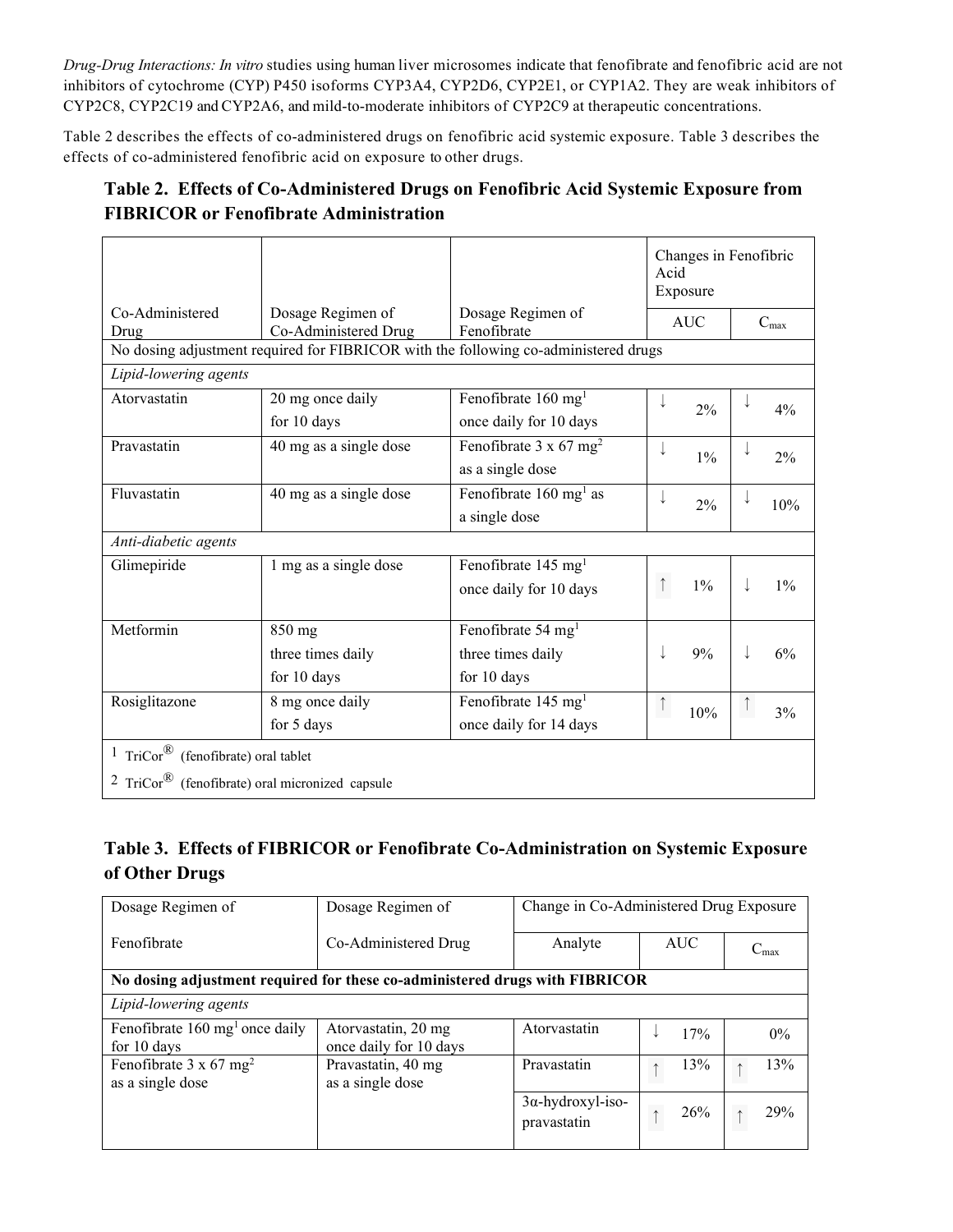| Fenofibrate $160 \text{ mg}^1$ once daily<br>for 10 days               | Pravastatin, 40 mg once<br>daily for 10 days       | Pravastatin                             |  | 28% |  | 36%   |  |  |  |
|------------------------------------------------------------------------|----------------------------------------------------|-----------------------------------------|--|-----|--|-------|--|--|--|
|                                                                        |                                                    | $3\alpha$ -Hydroxyl-<br>iso-pravastatin |  | 39% |  | 55%   |  |  |  |
| Fenofibrate $160 \text{ mg}^1$ as a<br>single dose                     | Fluvastatin, 40 mg as a<br>single dose             | $(+)$ -3R, 5S-<br>Fluvastatin           |  | 15% |  | 16%   |  |  |  |
| Anti-diabetic agents                                                   |                                                    |                                         |  |     |  |       |  |  |  |
| Fenofibrate 145 $mg1$<br>once daily for 10 days                        | Glimepiride, 1 mg as a<br>single dose              | Glimepiride                             |  | 35% |  | 18%   |  |  |  |
| Fenofibrate 54 mg <sup>1</sup><br>three times daily for 10 days        | Metformin, 850 mg<br>three times daily for 10 days | Metformin                               |  | 3%  |  | 6%    |  |  |  |
| Fenofibrate $145 \text{ mg}^1$ once daily<br>for 14 days               | Rosiglitazone, 8 mg<br>once daily for 5 days       | Rosiglitazone                           |  | 6%  |  | $1\%$ |  |  |  |
| Anti-viral agents                                                      |                                                    |                                         |  |     |  |       |  |  |  |
| FIBRICOR 105 mg once daily<br>for 10 days                              | Efavirenz, 600 mg as a<br>single dose              | Efavirenz                               |  | 8%  |  | $1\%$ |  |  |  |
| TriCor <sup>®</sup> (fenofibrate) oral tablet                          |                                                    |                                         |  |     |  |       |  |  |  |
| <sup>2</sup> TriCor <sup>®</sup> (fenofibrate) oral micronized capsule |                                                    |                                         |  |     |  |       |  |  |  |

# **13 NONCLINICAL TOXICOLOGY**

### **13.1 Carcinogenesis, Mutagenesis, Impairment of Fertility**

Two dietary carcinogenicity studies have been conducted in rats with fenofibrate. In the first 24-month study, Wistar rats were dosed with fenofibrate at 10, 45, and 200 mg/kg/day, approximately 0.3, 1, and 6 times the maximum recommended human dose (MRHD) of 300 mg fenofibrate daily, equivalent to 105 mg of FIBRICOR daily, based on body surface area comparisons. At a dose of 200 mg/kg/day (at 6 times the MRHD), the incidence of liver carcinomas was significantly increased in both sexes. A statistically significant increase in pancreatic carcinomas was observed in males at 1 and 6 times the MRHD; an increase in pancreatic adenomas and benign testicular interstitial cell tumors was observed at 6 times the MRHD in males. In a second 24 month rat carcinogenicity study in a different strain of rats (Sprague-Dawley), doses of 10 and 60 mg/kg/day (0.3 and 2 times the MRHD) produced significant increases in the incidence of pancreatic acinar adenomas in both sexes and increases in testicular interstitial cell tumors in males at 2 times the MRHD.

A 117-week carcinogenicity study was conducted in rats comparing three drugs: fenofibrate 10 and 60 mg/kg/day (0.3 and 2 times the MRHD, based on body surface area comparisons), clofibrate (400 mg/kg/day; 2 times the human dose), and gemfibrozil (250 mg/kg/day; 2 times the human dose, based on mg/m2 surface area). Fenofibrate increased pancreatic acinar adenomas in both sexes. Clofibrate increased hepatocellular carcinoma and pancreatic acinar adenomas in males and hepatic neoplastic nodules in females. Gemfibrozil increased hepatic neoplastic nodules in males and females, while all three drugs increased testicular interstitial cell tumors in males.

In a 21-month study in CF-1 mice, fenofibrate 10, 45, and 200 mg/kg/day (approximately 0.2, 1, and 3 times the MRHD, based on body surface area comparisons) significantly increased the liver carcinomas in both sexes at 3 times the MRHD. In a second 18-month study at 10, 60, and 200 mg/kg/day, fenofibrate significantly increased the liver carcinomas in male mice and liver adenomas in female mice at 3 times the MRHD.

Electron microscopy studies have demonstrated peroxisomal proliferation following fenofibrate administration to the rat. An adequate study to test for peroxisome proliferation in humans has not been done, but changes in peroxisome morphology and numbers have been observed in humans after treatment with other members of the fibrate class when liver biopsies were compared before and after treatment in the same individual.

Fenofibrate has been demonstrated to be devoid of mutagenic potential in the following tests: Ames, mouse lymphoma, chromosomal aberration and unscheduled DNA synthesis in primary rat hepatocytes.

In fertility studies rats were given oral dietary doses of fenofibrate, males received 61 days prior to mating and females 15 days prior to mating through weaning which resulted in no adverse effect on fertility at doses up to 300 mg/kg/day (10 times the MRHD, based on body surface area comparisons).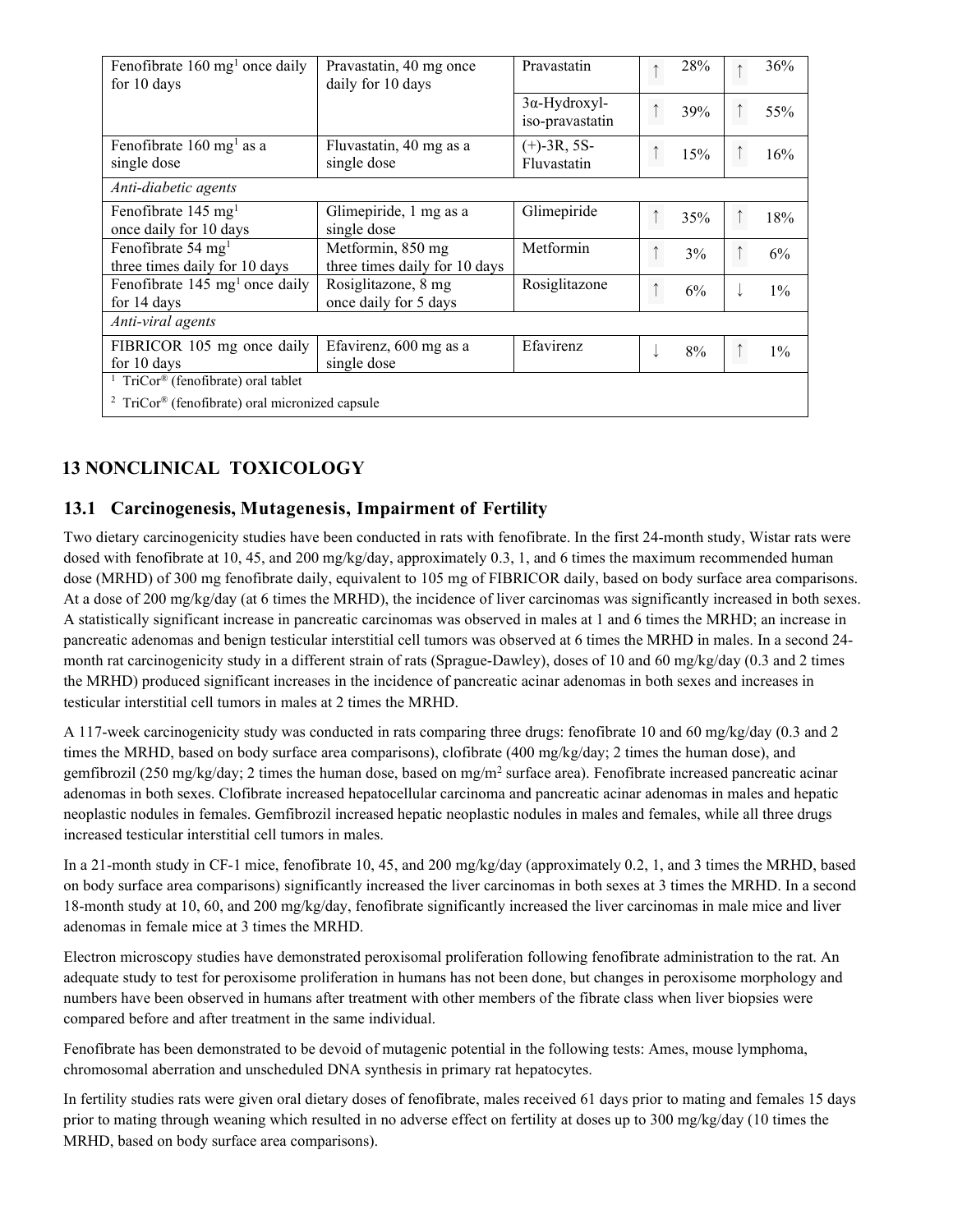# **14 CLINICAL STUDIES**

# **14.1 Severe Hypertriglyceridemia**

The effects of fenofibrate on serum triglycerides were studied in two randomized, double-blind, placebo-controlled clinical trials of 147 hypertriglyceridemic patients. Patients were treated for eight weeks under protocols that differed only in that one protocol entered patients with baseline triglyceride (TG) levels of 500 to 1500 mg/dL, and the other TG levels of 350 to 500 mg/dL.

In patients with hypertriglyceridemia and normal cholesterolemia with or without hyperchylomicronemia, treatment with fenofibrate at dosages equivalent to 105 mg of FIBRICOR decreased primarily very low density lipoprotein (VLDL) triglycerides and VLDL cholesterol. Treatment of some with elevated triglycerides often results in an increase of low density lipoprotein (LDL) cholesterol (see Table 4).

| Study 1                                   |             |                           | Placebo            | Fenofibrate                       |             |                           |                    |                                   |
|-------------------------------------------|-------------|---------------------------|--------------------|-----------------------------------|-------------|---------------------------|--------------------|-----------------------------------|
| Baseline TG levels 350 to<br>499 mg/dL    | $\mathbf N$ | <b>Baseline</b><br>(Mean) | Endpoint<br>(Mean) | $\frac{0}{0}$<br>Change<br>(Mean) | $\mathbf N$ | Baseline<br>(Mean)        | Endpoint<br>(Mean) | $\frac{0}{0}$<br>Change<br>(Mean) |
| Triglycerides                             | 28          | 449                       | 450                | $-0.5$                            | 27          | 432                       | 223                | $-46.2$ <sup>*</sup>              |
| <b>VLDL</b><br>Triglycerides              | 19          | 367                       | 350                | 2.7                               | 19          | 350                       | 178                | $-44.1$ <sup>*</sup>              |
| Total Cholesterol                         | 28          | 255                       | 261                | 2.8                               | 27          | 252                       | 227                | $-9.1$ <sup>*</sup>               |
| HDL Cholesterol                           | 28          | 35                        | 36                 | $\overline{\mathbf{4}}$           | 27          | 34                        | 40                 | $19.6*$                           |
| LDL Cholesterol                           | 28          | 120                       | 129                | 12                                | 27          | 128                       | 137                | 14.5                              |
| <b>VLDL</b> Cholesterol                   | 27          | 99                        | 99                 | 5.8                               | 27          | 92                        | 46                 | $-44.7$ <sup>*</sup>              |
|                                           |             |                           |                    |                                   | Fenofibrate |                           |                    |                                   |
| Study 2                                   |             |                           | Placebo            |                                   |             |                           |                    |                                   |
| Baseline TG levels 500 to<br>$1500$ mg/dL | $\mathbf N$ | <b>Baseline</b><br>(Mean) | Endpoint<br>(Mean) | $\frac{0}{0}$<br>Change<br>(Mean) | $\mathbf N$ | <b>Baseline</b><br>(Mean) | Endpoint<br>(Mean) | $\frac{0}{0}$<br>Change<br>(Mean) |
| Triglycerides                             | 44          | 710                       | 750                | 7.2                               | 48          | 726                       | 308                | $-54.5$ <sup>*</sup>              |
| <b>VLDL</b><br>Triglycerides              | 29          | 537                       | 571                | 18.7                              | 33          | 543                       | 205                | $-50.6$ <sup>*</sup>              |
| <b>Total Cholesterol</b>                  | 44          | 272                       | 271                | 0.4                               | 48          | 261                       | 223                | $-13.8$ <sup>*</sup>              |
| HDL Cholesterol                           | 44          | 27                        | 28                 | 5.0                               | 48          | 30                        | 36                 | $22.9*$                           |
| <b>LDL</b> Cholesterol                    | 42          | 100                       | 90                 | $-4.2$                            | 45          | 103                       | 131                | $45.0*$                           |

| Table 4. Effects of Fenofibrate in Patients with Severe Hypertriglyceridemia |  |  |  |  |  |  |  |  |  |  |  |
|------------------------------------------------------------------------------|--|--|--|--|--|--|--|--|--|--|--|
|------------------------------------------------------------------------------|--|--|--|--|--|--|--|--|--|--|--|

 $* = p < 0.05$  vs. Placebo

## **14.2 Primary Hypercholesterolemia (Heterozygous Familial and Nonfamilial) and Mixed Dyslipidemia**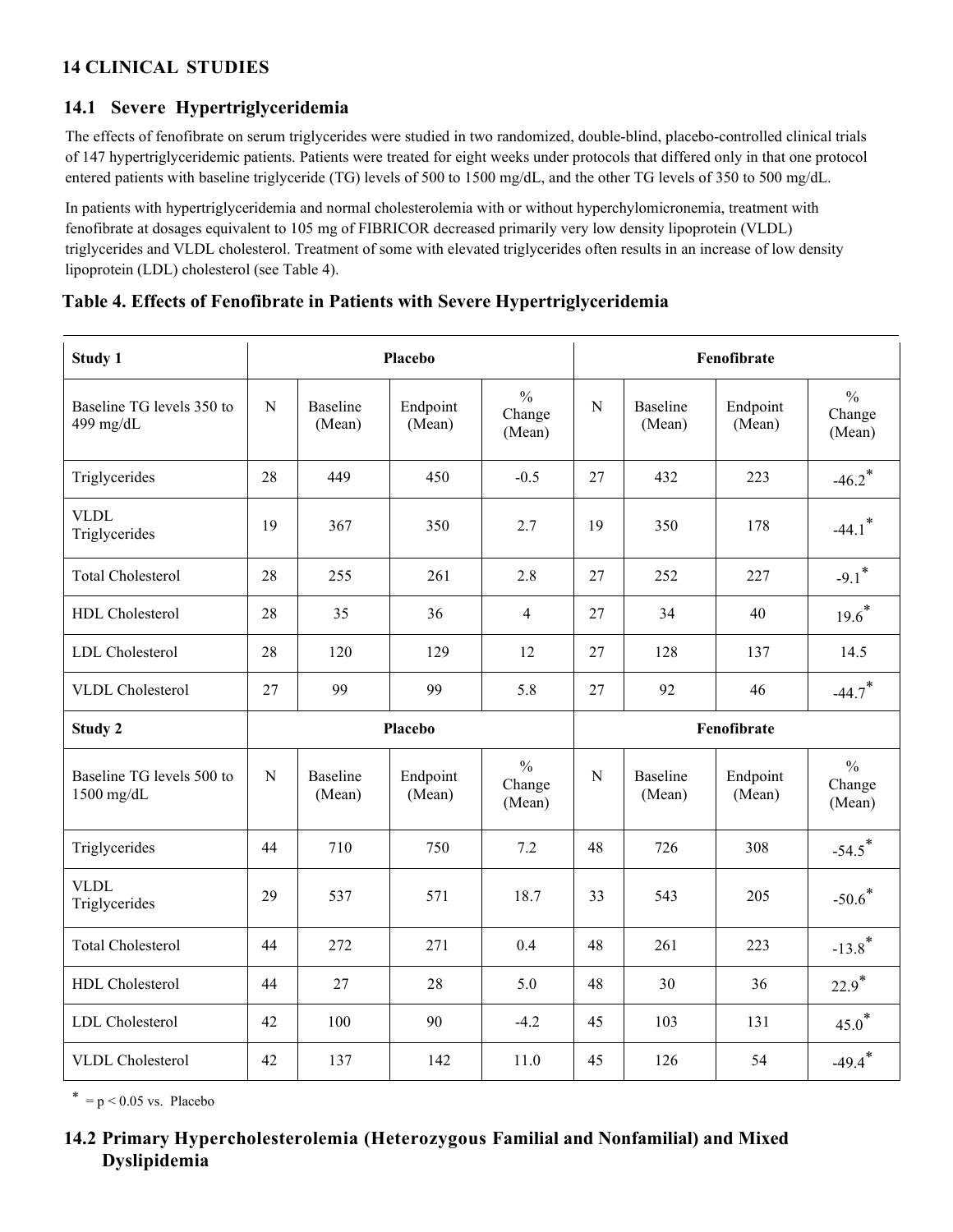The effects of fenofibrate at doses equivalent to 105 mg of FIBRICOR were assessed from four randomized, placebocontrolled, double-blind, parallel-group studies including patients with the following mean baseline lipid values: Total-C 306.9 mg/dL; LDL-C 213.8 mg/dL; HDL-C 52.3 mg/dL; and triglycerides 191.0 mg/dL. Fenofibrate therapy lowered LDL-C, Total-C, and the LDL-C/HDL-C ratio. Fenofibrate therapy also lowered triglycerides and raised HDL-C (see Table 5).

|  |  | Table 5. Mean Percent Change in Lipid Parameters at End of Fenofibrate Treatment <sup>1</sup> |  |  |
|--|--|-----------------------------------------------------------------------------------------------|--|--|
|  |  |                                                                                               |  |  |

| <b>Treatment Group</b>                                          | <b>Total-C</b>         | LDL-C                  | $HDL-C$                | <b>TG</b>              |
|-----------------------------------------------------------------|------------------------|------------------------|------------------------|------------------------|
| Pooled Cohort                                                   |                        |                        |                        |                        |
| Mean baseline lipid values $(n=646)$                            | $306.9$ mg/dL          | $213.8$ mg/dL          | 52.3 mg/d $L$          | 191.0 mg/dL            |
| All FEN $(n=361)$                                               | $-18.7\%$ <sup>2</sup> | $-20.6\%$ <sup>2</sup> | $+11.0\%$ <sup>2</sup> | $-28.9\%$ <sup>2</sup> |
| Placebo $(n=285)$                                               | $-0.4\%$               | $-2.2\%$               | $+0.7%$                | $+7.7\%$               |
| Baseline LDL-C >160 mg/dL and TG<br>$\leq$ 150 mg/dL (Type IIa) |                        |                        |                        |                        |
| Mean baseline lipid values $(n=334)$                            | $307.7$ mg/dL          | $227.7$ mg/dL          | $58.1$ mg/dL           | $101.7$ mg/dL          |
| All FEN $(n=193)$                                               | $-22.4\%$ <sup>2</sup> | $-31.4\%$ <sup>2</sup> | $+9.8\%$ <sup>2</sup>  | $-23.5\%$ <sup>2</sup> |
| Placebo $(n=141)$                                               | $+0.2%$                | $-2.2\%$               | $+2.6%$                | $+11.7%$               |
| Baseline LDL-C >160 mg/dL and TG<br>$\geq$ 150 mg/dL (Type IIb) |                        |                        |                        |                        |
| Mean baseline lipid values $(n=242)$                            | 312.8 mg/dL            | $219.8$ mg/dL          | $46.7$ mg/dL           | $231.9$ mg/dL          |
| All FEN $(n=126)$                                               | $-16.8\%$ <sup>2</sup> | $-20.1\%$ <sup>2</sup> | $+14.6\%$ <sup>2</sup> | $-35.9\%$ <sup>2</sup> |
| Placebo $(n=116)$                                               | $-3.0\%$               | $-6.6%$                | $+2.3%$                | $+0.9\%$               |

1 Duration of study treatment was 3 to 6 months.

<sup>2</sup> p = < 0.05 vs. Placebo

In a subset of the subjects, measurement of Apo B was conducted. Fenofibrate treatment significantly reduced Apo B from baseline to endpoint as compared with placebo (-25.1% vs. 2.4%,  $p < 0.0001$ , n=213 and 143 respectively).

The effect of FIBRICOR on cardiovascular morbidity and mortality has not been determined.

# **16 HOW SUPPLIED/STORAGE AND HANDLING**

FIBRICOR® (fenofibric acid) Tablets 35 mg, are white, round tablets, debossed "AR 787" on one side and blank on the other side.

Bottles of 30 NDC 71511-501-30

FIBRICOR® (fenofibric acid) Tablets 105 mg, are white, modified oval tablets, debossed "AR 788" on one side and blank on the other side.